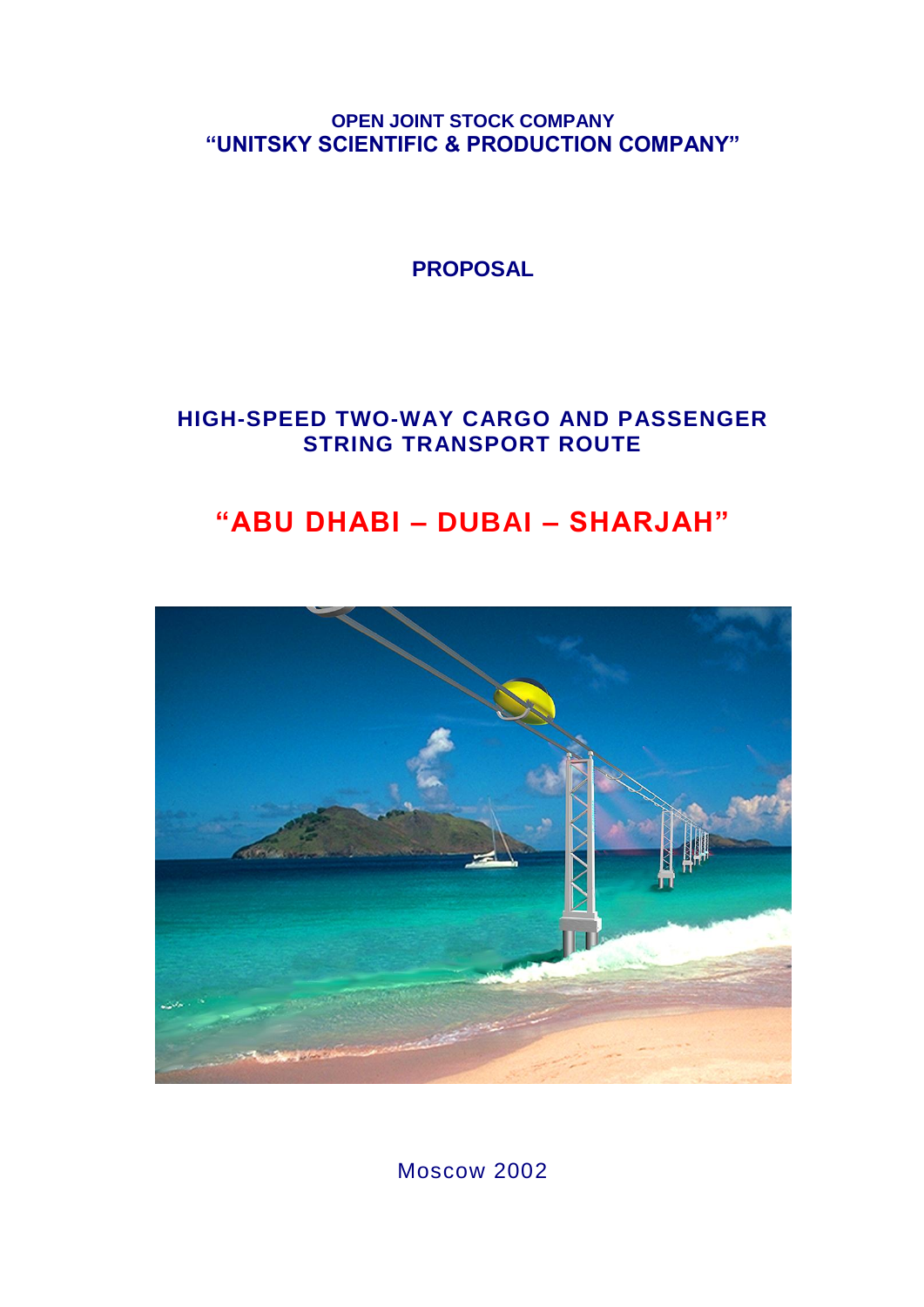## **High-Speed Two-Way Cargo and Passenger String Transport Route "ABU DHABI – DUBAI – SHARJAH" (138 km)**

Unitsky String Transport System (UST) represents a string-rail road with four wheeled high-speed transport modules (*avtolets or autoplanes*) moving over them at the speeds of 100 to 500 km per hour and having passenger capacity of 1 to 40 persons, and nominal cargo load of 10 tons.

The distinguishing feature of the system is the strings inside a rail, pulled out with the total force of about 250 tons per one string-rail.

Strings are tightly attached to the anchor supporters, placed at every 500-2000 m. The intermediate supporters of 10-50 m high, placed at every 50-100 m, support the string route structure.



Picture 1. Variant of the UST route "Abu Dhabi – Dubai – Sharjah"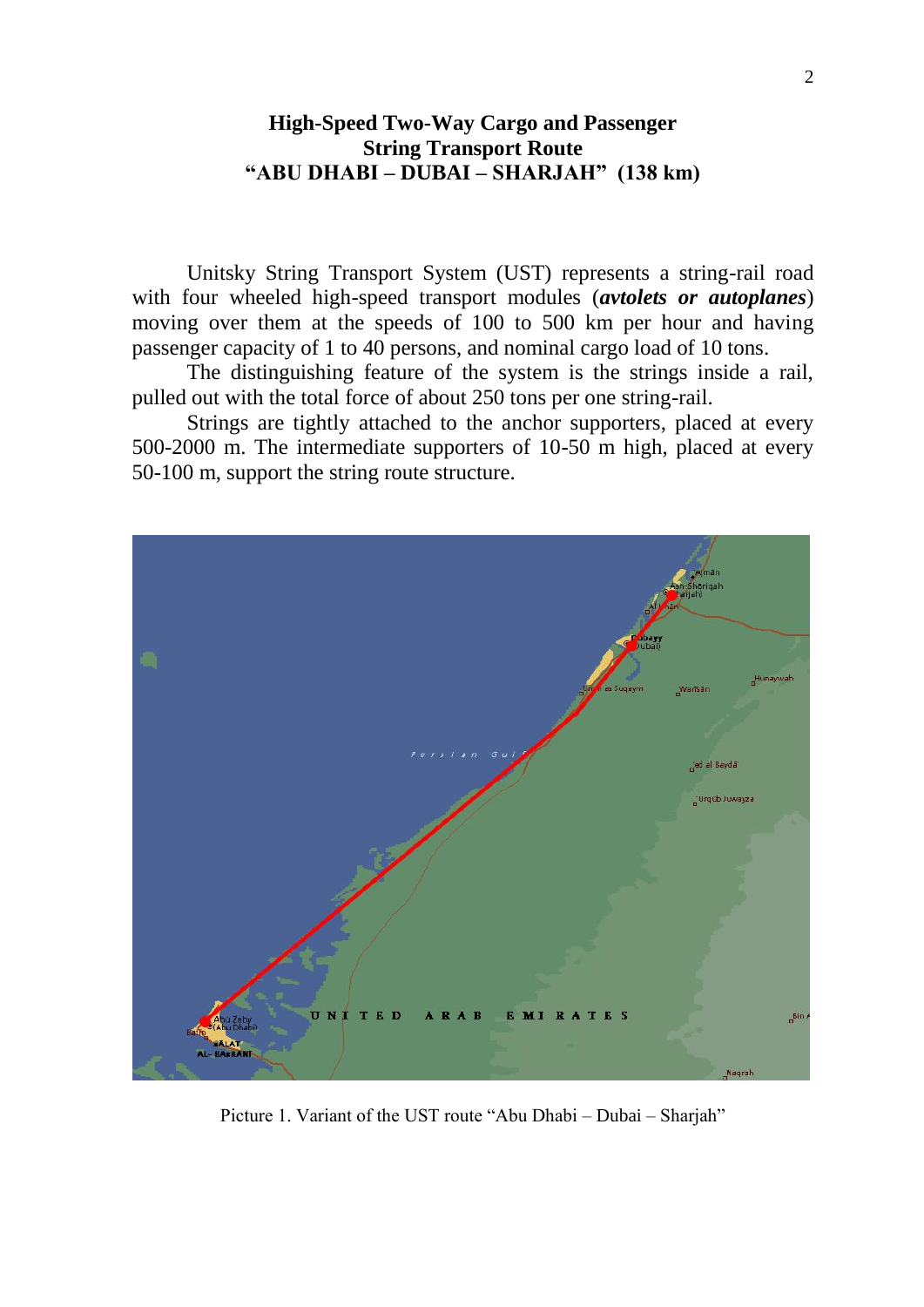

Picture 2. Passenger module: a) exterior design; b) interior.

- Capacity  $-25$  passengers.  $\bullet$
- Calculated cruise speed 250 km/h.  $\bullet$
- Design (ultimate) speed  $-350$  km/h.
- Engine drive: internal combustion engine (diesel) 120 KWt powerful.  $\bullet$
- Fuel consumption (diesel fuel) at the cruise speed of  $200 \text{ km/h} 12 \text{ litres per } 100$  $\bullet$ km.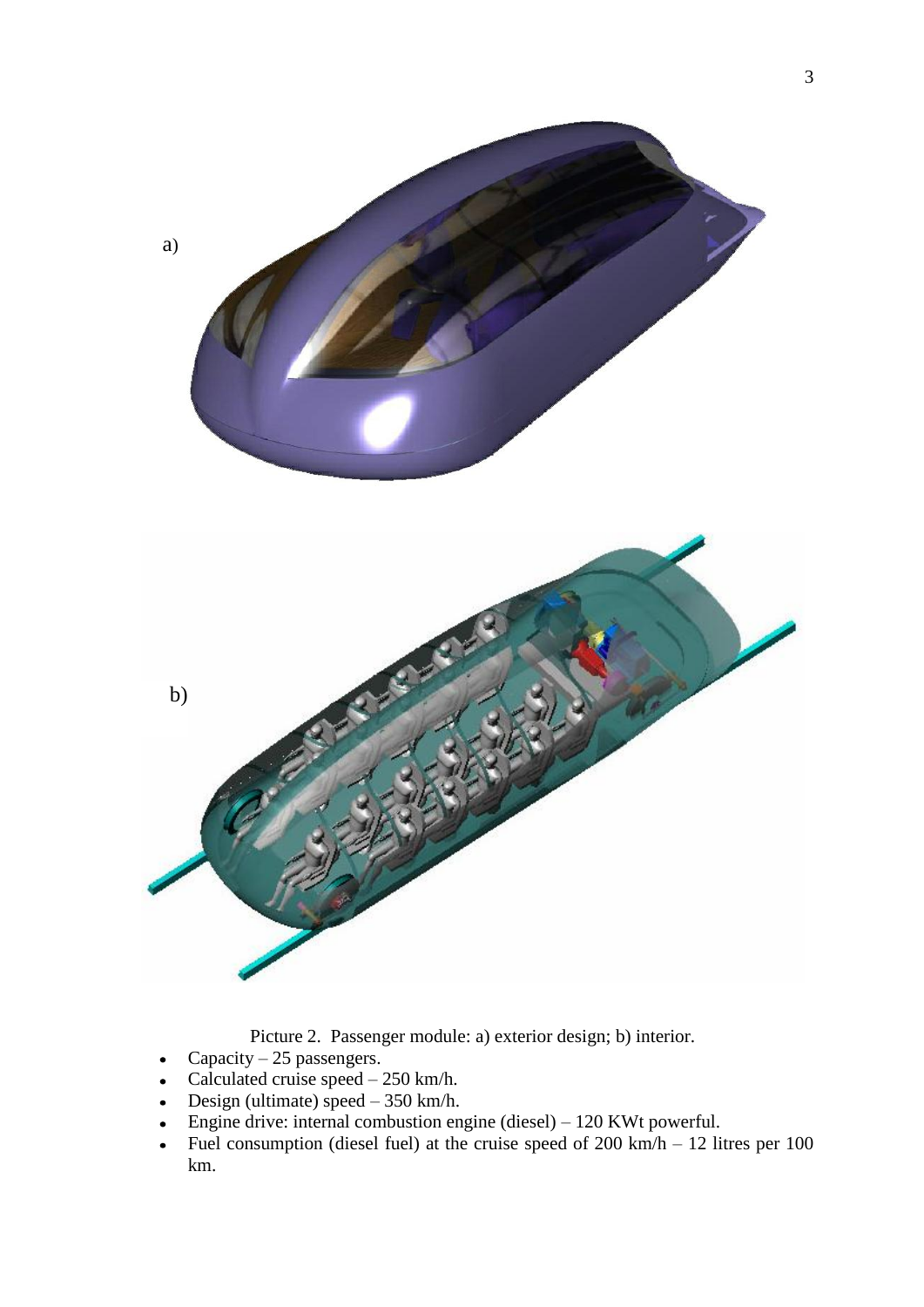

Picture 3. Cargo module for container deliveries: а) exterior design; b) arrangement of cargo and parts.

- Cargo capacity  $-6000 \text{ kg}$ .  $\bullet$
- Calculated cruise speed  $250$  km/h.  $\bullet$
- Design (ultimate) speed 350 km/h.  $\bullet$
- Drive: internal combustion engine (diesel) 75 KWt powerful.  $\bullet$
- Fuel consumption (diesel fuel) at the cruise speed of  $250 \text{ km/h} 7.5$  litres per 100  $\bullet$ km.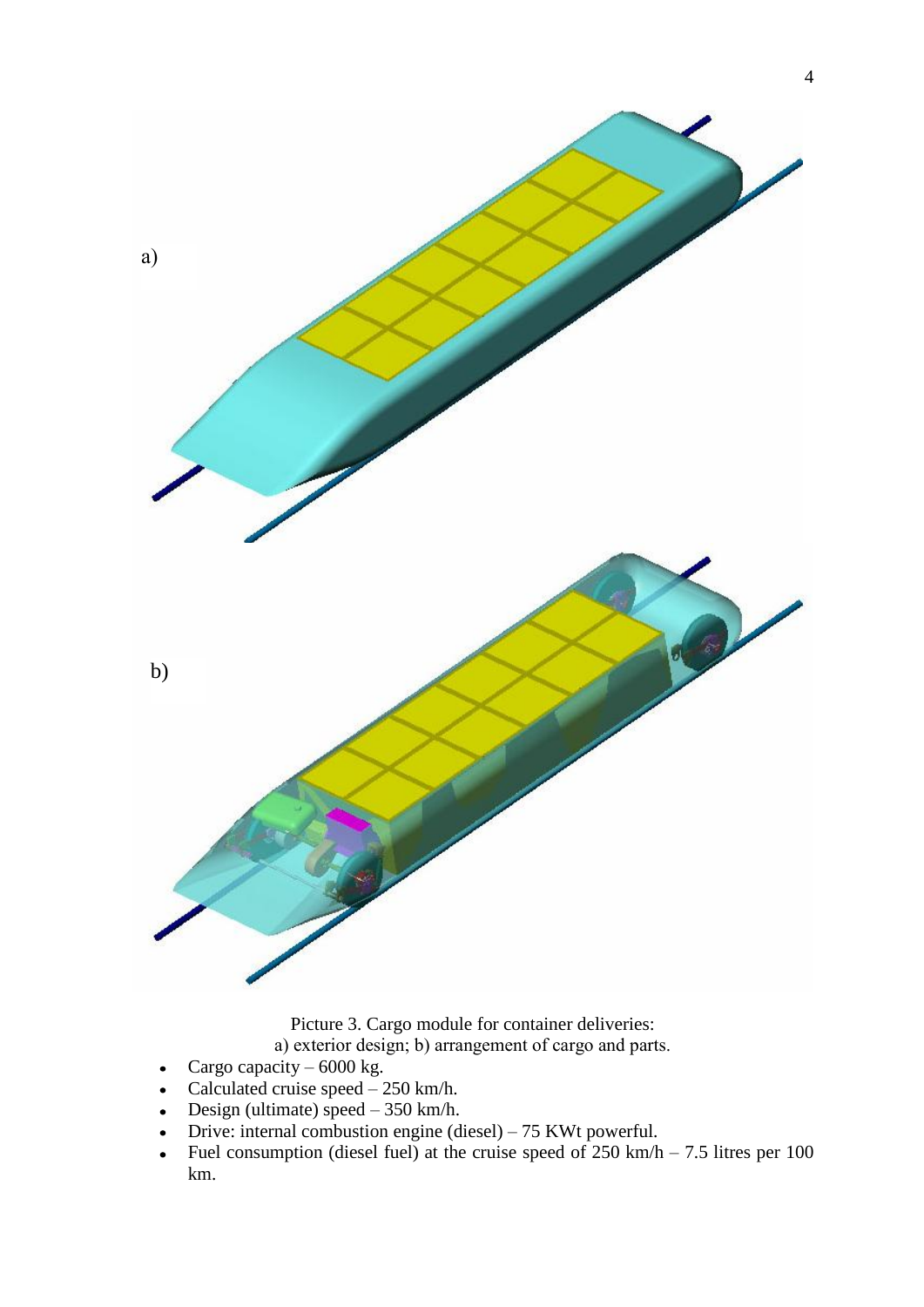

Picture 4. Cargo module for transportation of the liquids (oil and oil products, potable water, etc.):

а) exterior design; b) arrangement of tanks and parts.

- Cargo capacity 6000 kg.  $\bullet$
- Calculated cruise speed 250 km/h.  $\bullet$
- Design (ultimate) speed  $-350$  km/h.  $\bullet$
- Drive: internal combustion engine (diesel) 75 KWt powerful.  $\bullet$
- Fuel consumption (diesel fuel) at the cruise speed of  $250 \text{ km/h} 7.5$  litres per 100  $\bullet$ km.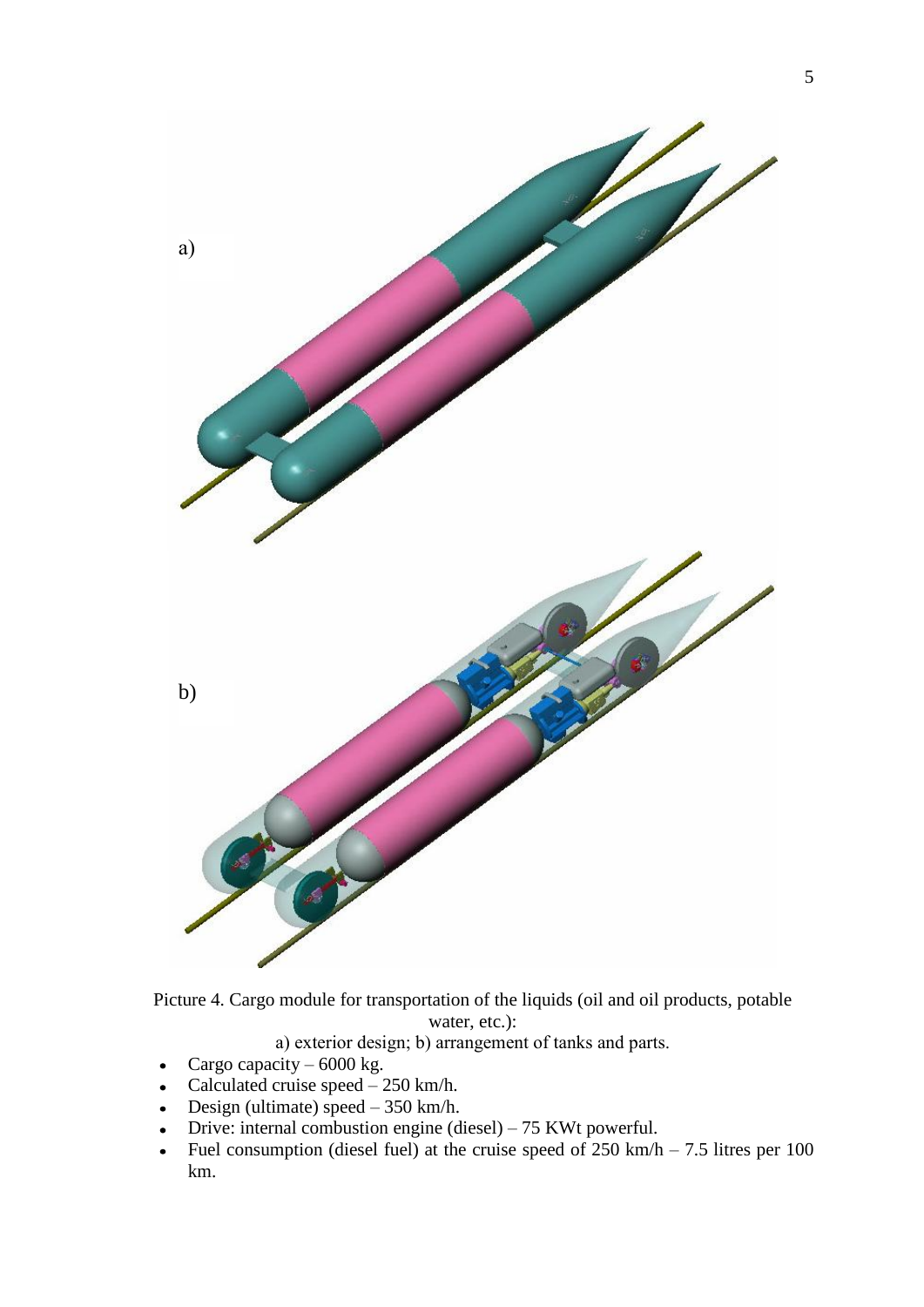# **Technical and Economic Characteristics of a two-way UST High-Speed Route "ABU DHABI – DUBAI – SHARJAH"**

Type of string road route – cargo and passenger route. Distance range – 138 km. Cost – USD 280 mln (See Table 1). Calculated optimal speed of transport modules – 250 km per hour. Time en route  $-42$  min. Average height of supporting pillars – 25 m. Average flyover between the supporters  $-50$  m (at sea  $-100$  m). Maximal passenger turnover:

- Passenger 50 mln passengers per year.
- Cargo 100 mln tons per year.

Self-cost of transportation (distance 138 km):

- $\bullet$  One passenger USD 1.5.
- $\bullet$  One ton of cargo USD 1.5.

Expected passenger turnover (distance  $138 \text{ km}$ ) –  $12 \text{ min}$  passengers per year.

Expected cargo turnover (distance 138 km) – 6 mln tons per year.

Table 1

## **Approximate cost of the UST route "Abu Dhabi – Dubai – Sharjah"**

| <b>UST Route Composition Elements</b>  | Volume | Cost of one   | Total cost, |  |
|----------------------------------------|--------|---------------|-------------|--|
|                                        | of the | unit of work, | in mln,     |  |
|                                        | work   | in thousand,  | USD         |  |
|                                        |        | <b>USD</b>    |             |  |
| 1. Transport route, total,             | 138 km |               | 142.8       |  |
| including:                             |        |               |             |  |
| 1.1. Route structure                   | 138 km | 450           | 62.1        |  |
| 1.2. Basements and supporters          | 138 km | 550           | 75.9        |  |
| 1.3. Technical control system over the |        |               |             |  |
| sate and condition of route structure  | 138 km | 11.6          | 1.6         |  |
| 1.4. Radio rely system of control of   |        |               |             |  |
| transport traffic                      | 138 km | 23.2          | 3.2         |  |
| 2. Cost of infrastructure, total,      |        |               | 60          |  |
| including:                             |        |               |             |  |
| 2.1. Stations                          | 3      | 5000          | 15          |  |
| 2.2. Cargo terminals                   | 3      | 10000         | 30          |  |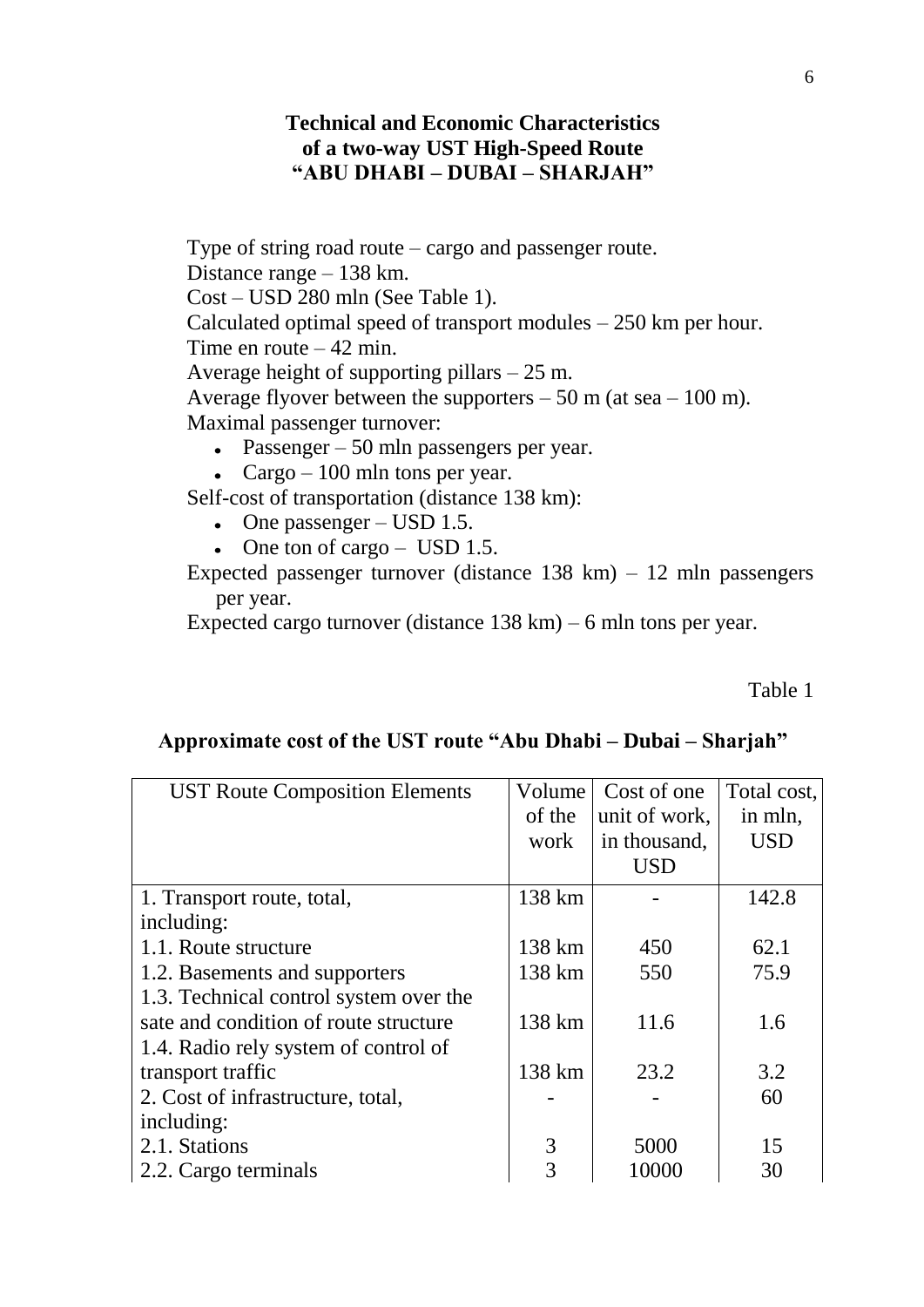| <b>UST Route Composition Elements</b>    | Volume           | Cost of one   | Total cost, |  |
|------------------------------------------|------------------|---------------|-------------|--|
|                                          | of the           | unit of work, | in mln,     |  |
|                                          | work             | in thousand,  | <b>USD</b>  |  |
|                                          |                  | <b>USD</b>    |             |  |
| 2.3. Depot and repair shops              | $\mathbf{1}$     | 15000         | 15          |  |
| 3. Modules, total,                       |                  |               | 16.4        |  |
| including:                               |                  |               |             |  |
| 3.1. Passenger modules                   | 90               | 100           | 9           |  |
| 3.2. Cargo modules                       | 220              | 20            | 4.4         |  |
| 3.3. Technical support reserve modules   | 30               | 50            | 1.5         |  |
| 3.4. Technical control over the state of |                  |               |             |  |
| the route and emergency support          | 10               | 150           | 1.5         |  |
| 4. Cost increase on more complicated     |                  |               |             |  |
| route crossings (going through mountain, |                  |               |             |  |
| costal sea, trespassing the              |                  |               |             |  |
| communications)                          | $30 \mathrm{km}$ | 500           | 15          |  |
| 5. Engineering prospecting works         | 150 km           | 20            | 3           |  |
| 6. Design works for route structure,     |                  |               |             |  |
| modules, infrastructure and control      |                  |               |             |  |
| systems                                  |                  |               | 20          |  |
| 7. Other costs and unforeseen costs      |                  |               | 21.3        |  |
| Total, mln:                              |                  |               | 278.5       |  |

## Expected passenger turnover

1 two-way trip for each country resident and tourist: 12 mln passengers per year (2 trips  $x$  (3 mln people + 3 mln people).

#### Expected cargo turnover

2 tons of cargo per each country resident: 6 mln tons per year.

# Amount of transport modules needed

1. Passenger module (25 seats).

One module will make 24 shuttle trips per 24 hours. At the average occupancy coefficient of 0.8 and average module use coefficient of 0.8, each module will transport 384 passenger per 24 hours, and 140 000 per year. That is in order to transport 12 mln of passengers per year 86 modules are needed.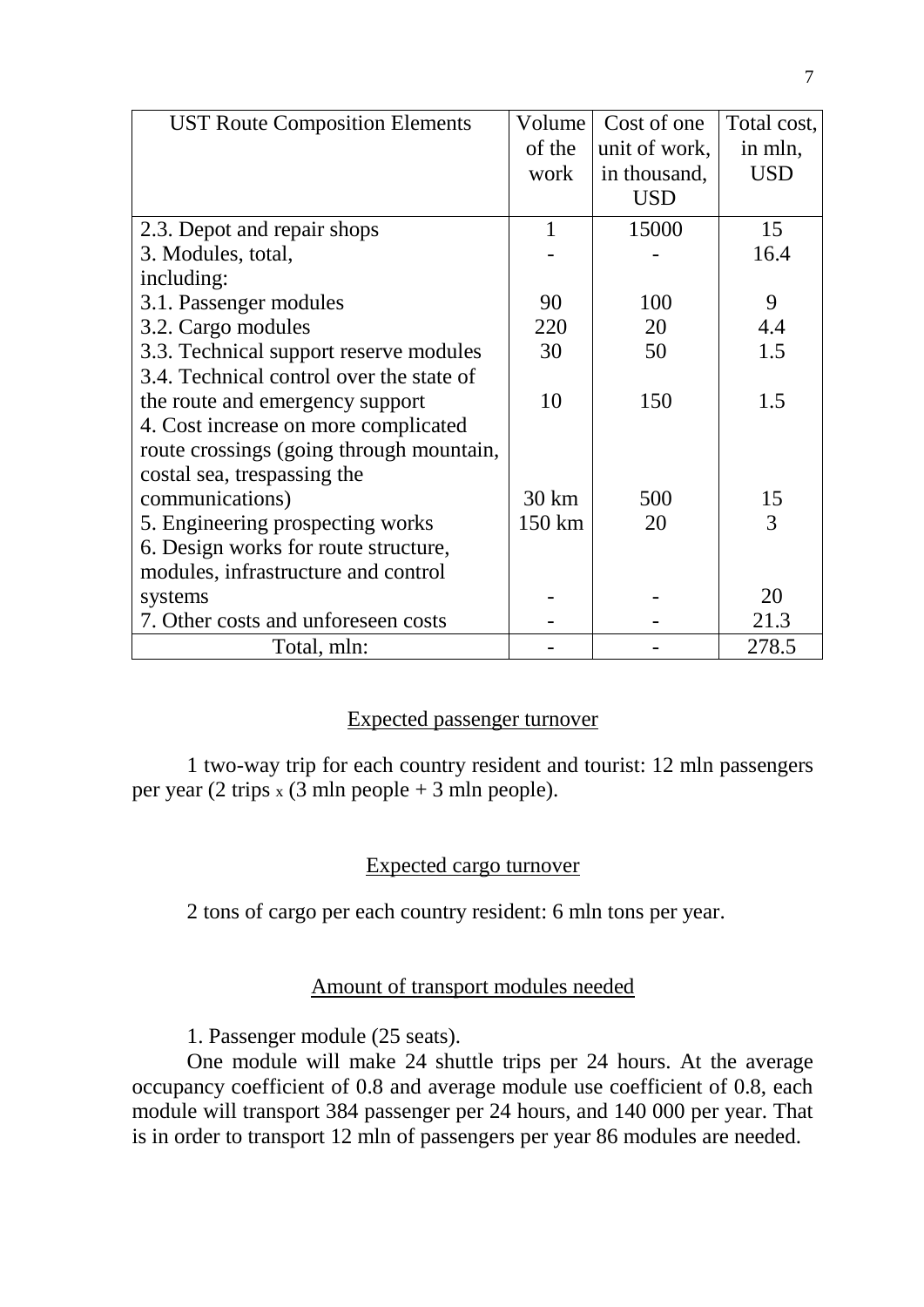#### 2. Cargo module (capacity 6 tons).

One cargo module will make 20 shuttle trips per 24 hours. At the loading coefficient of 0.8 of and module use coefficient of 0.8, each module will transport 76 tons of cargo per 24 hours and 27 700 tons per year. In order to transport 6 mln tons of cargo per year 220 cargo modules are needed.

#### Time en route

Time for passenger trip from Abu Dhabi Center to Sharjah Center will be 42 min (See Table 2).

Table 2

| $N_2$          | Type of transportation process                     | Time, in min |
|----------------|----------------------------------------------------|--------------|
|                | Waiting for boarding                               |              |
| $\overline{2}$ | Passenger boarding                                 | 1.5          |
| 3              | Waiting for trip                                   | 0.5          |
| 4              | Merging the transport module into the traffic flow | 0.5          |
| 5              | Boosting the speed up to 250 km/h                  | 1.5          |
| 6              | Moving en route                                    | 32           |
| 7              | Breaking the transport module                      | 1.5          |
| 8              | Entering the station                               |              |
| 9              | Unboarding passengers                              | 1.5          |
| 10             | Unforeseen losses of time                          |              |
|                | Total:                                             |              |

#### Yearly economic efficiency and profit return

At the cost of passenger trip "Abu Dhabi – Dubai – Sharjah" at USD 5 (self-cost of the trip is USD 0.724 per passenger) and the cargo tariff of USD 5 per ton (self-cost is USD 0.989 per ton), the yearly return from the string route exploitation will be:

> $D = 12$  mln passengers  $\times (5 - 0.724)$  USD/passenger + 6 mln t  $\times$  (5 –0.989) USD/t = 75.378 mln USD.

The route will return the investments in 4.9 years.

Average capital investments per 1 km of route – 2.02 mln USD.

General profit efficiency of the route will be 307.36%, depending he level of taxation, including:

a) efficiency of cargo transportation – 237.13%;

b) efficiency of passenger transportation – 355.29%.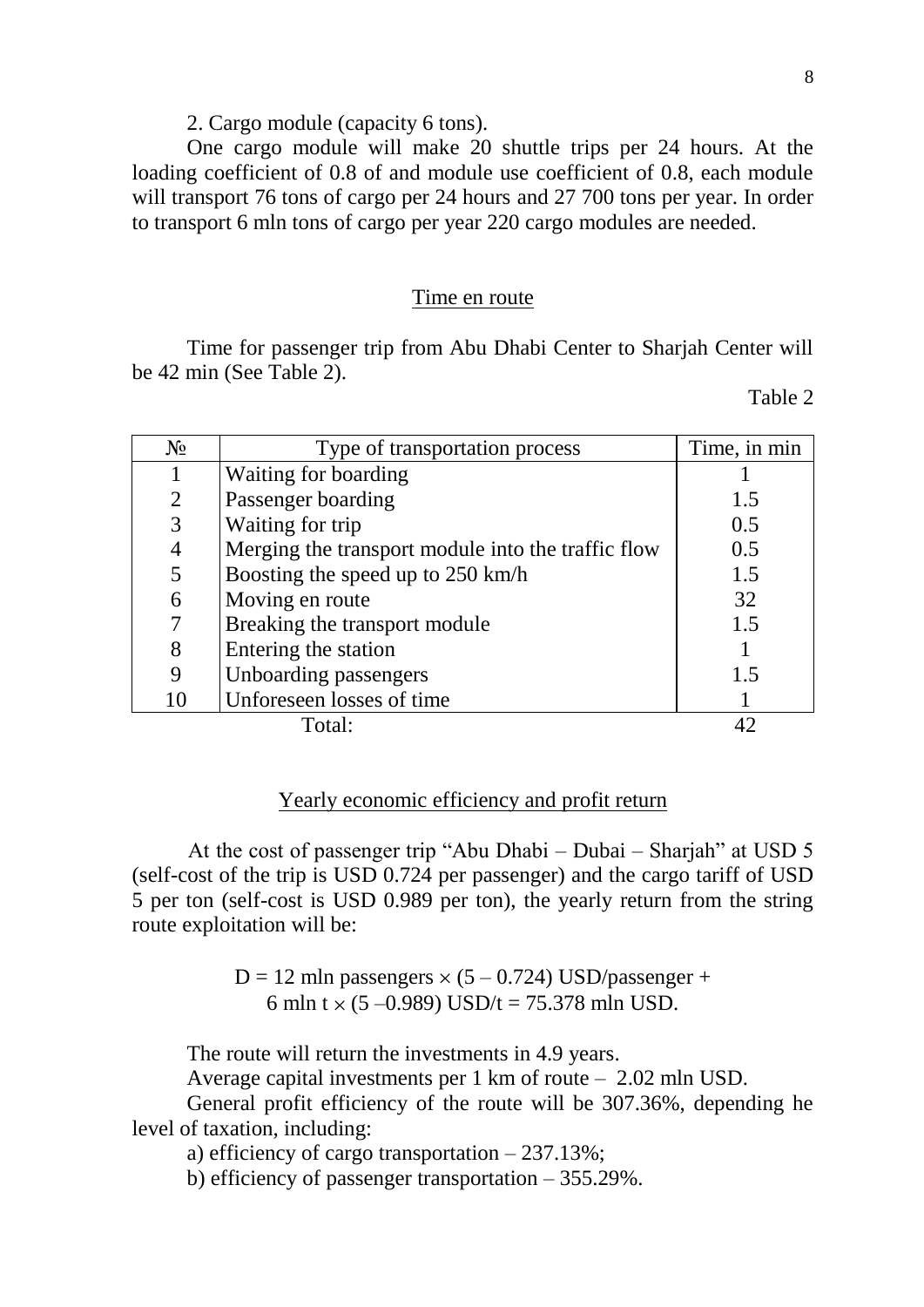# Comparative technical and economic figures of the route "Abu Dhabi – Dubai – Sharjah" (138 km) operation, depending on the density of cargo and passenger turnover (one passenger ticket price and one ton cargo tariff are fixed at \$ 5 USD per 100 km), See Table 3

Table 3

|                   | Cargo/Passenger flow, mln t/mln passengers, per year |          |         |        |        |        |        |        |
|-------------------|------------------------------------------------------|----------|---------|--------|--------|--------|--------|--------|
|                   | 0.5/5                                                | 1/6      | 1.5/7   | 2/8    | 3/9    | 4/10   | 5/11   | 6/12   |
| Self-cost:        |                                                      |          |         |        |        |        |        |        |
| - cargo           |                                                      |          |         |        |        |        |        |        |
| transportation,   |                                                      |          |         |        |        |        |        |        |
| USD/t             | 11.866                                               | 5.933    | 3.955   | 2.997  | 1.978  | 1.483  | 1.187  | 0.989  |
| - passenger       |                                                      |          |         |        |        |        |        |        |
| transportation,   |                                                      |          |         |        |        |        |        |        |
| USD/pass.         | 1.739                                                | 1.449    | 1.242   | 1.087  | 0.966  | 0.869  | 0.790  | 0.724  |
| Net yearly profit |                                                      |          |         |        |        |        |        |        |
| from:             |                                                      |          |         |        |        |        |        |        |
| - cargo           |                                                      |          |         |        |        |        |        |        |
| transportation,   |                                                      |          |         |        |        |        |        |        |
| mln USD           | $-5.25$                                              | $-3.01$  | $-0.77$ | 1.47   | 5.96   | 10.44  | 14.93  | 19.41  |
| - passenger       |                                                      |          |         |        |        |        |        |        |
| transportation,   |                                                      |          |         |        |        |        |        |        |
| mln USD           | 11.23                                                | 15.72    | 20.20   | 24.69  | 29.17  | 33.66  | 38.14  | 42.63  |
| General           |                                                      |          |         |        |        |        |        |        |
| efficiency, %     | 29.61                                                | 62.94    | 96.27   | 129.60 | 174.04 | 218.48 | 262.92 | 307.36 |
| Cargo             |                                                      |          |         |        |        |        |        |        |
| transportation    |                                                      |          |         |        |        |        |        |        |
| efficiency, %     | $-64.16$                                             | $-36.77$ | $-9.38$ | 18.01  | 72.79  | 127.57 | 182.35 | 237.13 |
| Passenger         |                                                      |          |         |        |        |        |        |        |
| transportation,   |                                                      |          |         |        |        |        |        |        |
| efficiency, %     | 93.61                                                | 130.99   | 168.37  | 205.76 | 243.14 | 280.52 | 317.90 | 355.29 |
| Yearly            |                                                      |          |         |        |        |        |        |        |
| investment return | 46.59                                                | 21.92    | 14.33   | 10.65  | 7.93   | 6.32   | 5.25   | 4.49   |

Table 3 shows, that even if the passenger turnover falls down to 5 mln passengers per year, and cargo turnover falls down to 0.5 mln tons per year, the total efficiency of the UST route operation will remain positive at the expense of higher efficiency of passenger transportation.

Diagrams 5-7 show the dependence of different technical and economic parameters on the density of cargo and passenger transportation.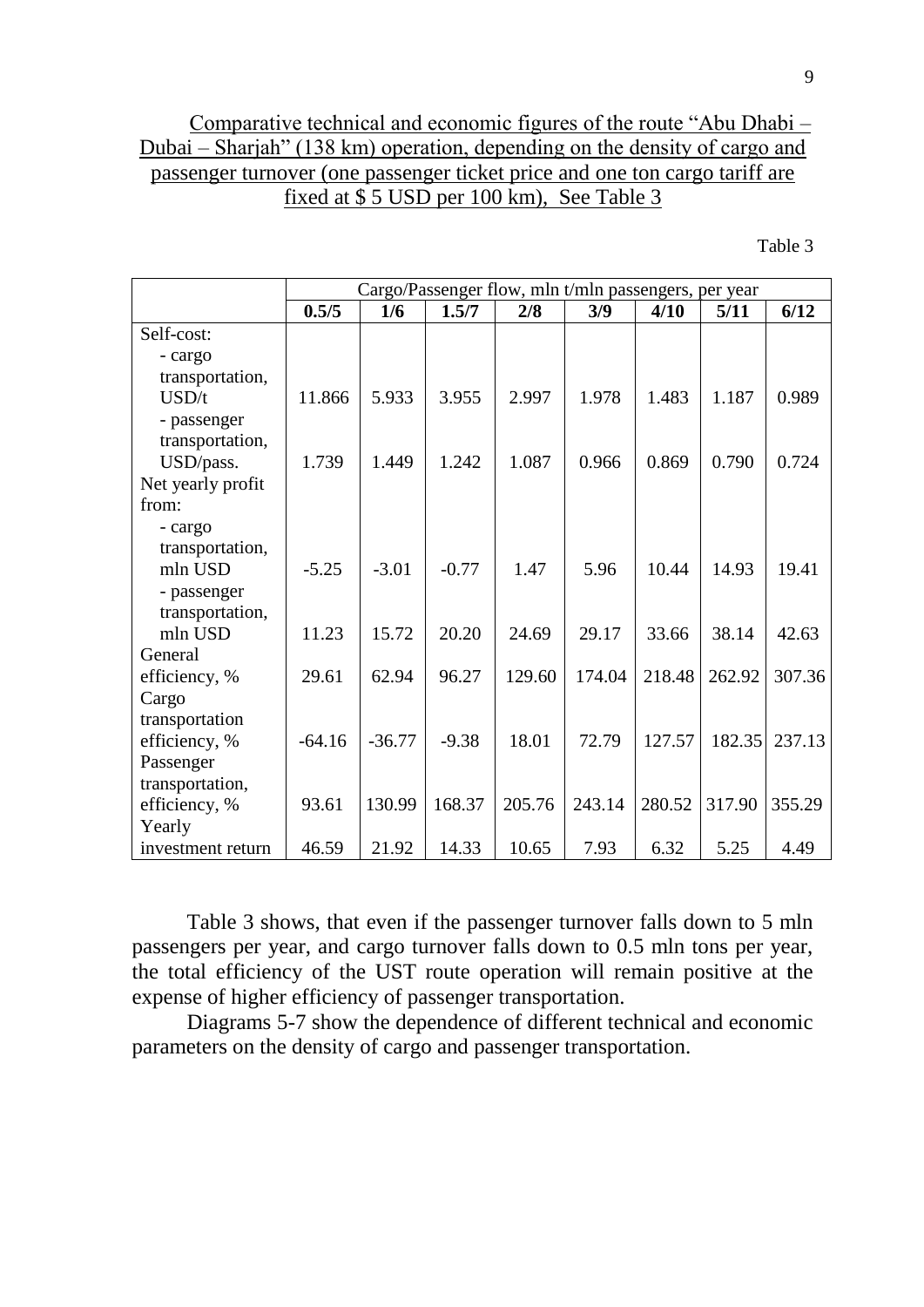Diagram 5



Diagram 6